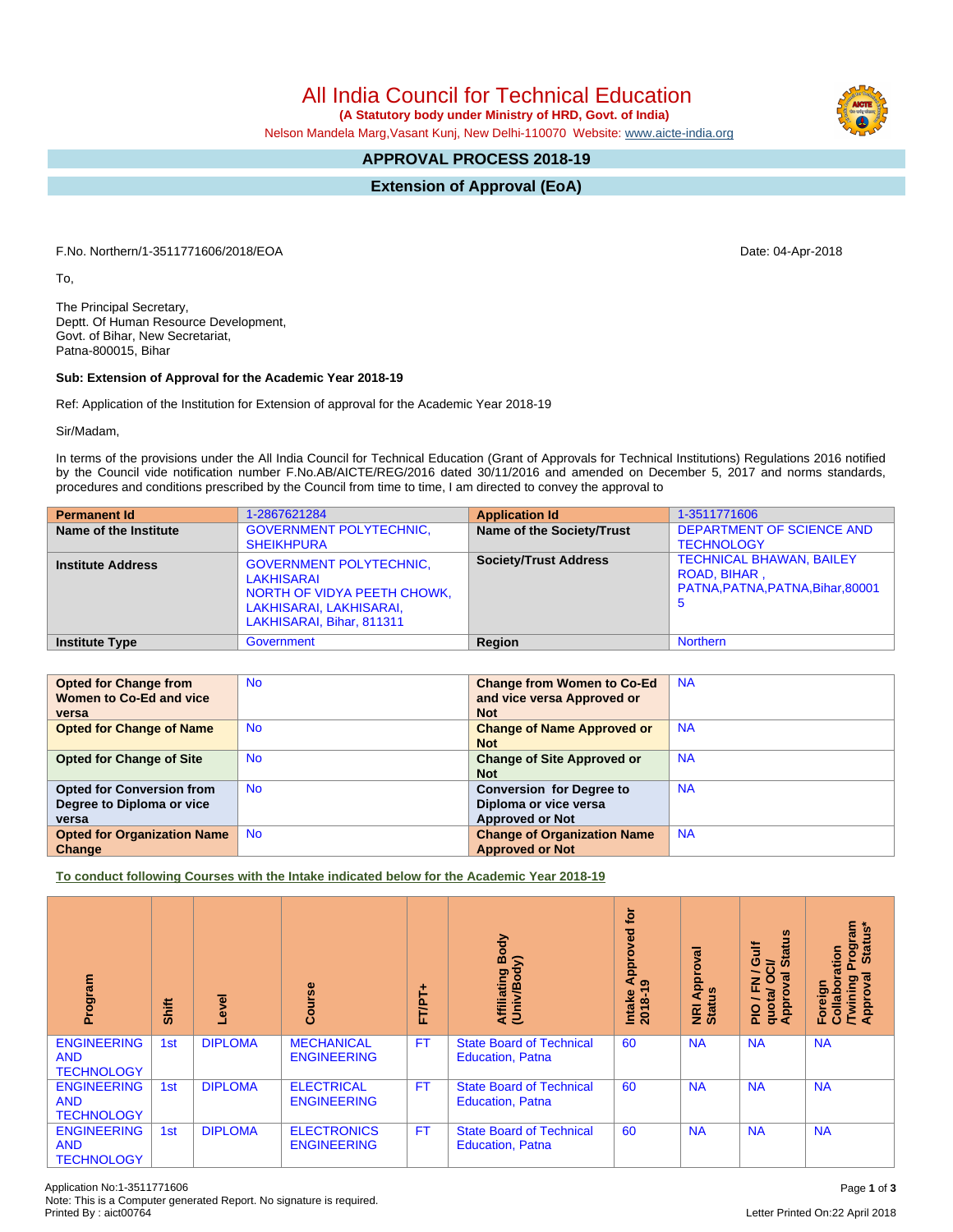| <b>ENGINEERING</b><br><b>AND</b> | 1st | <b>DIPLOMA</b> | <b>CIVIL</b><br><b>ENGINEERING</b> | <b>State Board of Technical</b><br>Patna<br>Education, | 60 | N <sub>f</sub> | N | <b>NA</b> |
|----------------------------------|-----|----------------|------------------------------------|--------------------------------------------------------|----|----------------|---|-----------|
| <b>TECHNOLOGY</b>                |     |                |                                    |                                                        |    |                |   |           |

+FT –Full Time,PT-Part Time

| <b>Deficiencies Noted based on Self Disclosure</b>                         |                   |  |  |  |  |  |
|----------------------------------------------------------------------------|-------------------|--|--|--|--|--|
| <b>Particulars</b>                                                         | <b>Deficiency</b> |  |  |  |  |  |
| <b>Other Details Deficiency</b>                                            |                   |  |  |  |  |  |
| <b>Other Facilities Deficiency</b>                                         |                   |  |  |  |  |  |
| Digital Payment for all Financial Transactions as per MHRD Directives      | Yes               |  |  |  |  |  |
| Compliance of the National Academic Depository(NAD) as per MHRD Directives | Yes               |  |  |  |  |  |
| Provision to watch MOOCS Courses through Swayam                            | Yes               |  |  |  |  |  |
| Applied membership-National Digital Library                                | Yes               |  |  |  |  |  |
| <b>Administrative Area Deficiency</b>                                      |                   |  |  |  |  |  |
| <b>Board Room</b>                                                          | Yes               |  |  |  |  |  |
| Office All Inclusive                                                       | Yes               |  |  |  |  |  |
| Department Offices/Cabin for Head of Dept                                  | Yes               |  |  |  |  |  |
| <b>Central Store</b>                                                       | Yes               |  |  |  |  |  |
| Maintenance                                                                | Yes               |  |  |  |  |  |
| Security                                                                   | Yes               |  |  |  |  |  |
| Housekeeping                                                               | Yes               |  |  |  |  |  |
| Pantry for Staff/Faculty                                                   | Yes<br>Yes        |  |  |  |  |  |
| <b>Training Placement Office</b><br><b>Amenities Area Deficiency</b>       |                   |  |  |  |  |  |
|                                                                            |                   |  |  |  |  |  |
| Boys Common Room                                                           | Yes               |  |  |  |  |  |
| Girls Common Room                                                          | Yes               |  |  |  |  |  |
| <b>Stationery Store</b><br>First aid cum Sick Room                         | Yes<br>Yes        |  |  |  |  |  |
| <b>Faculty Deficiency</b>                                                  |                   |  |  |  |  |  |
|                                                                            | Yes               |  |  |  |  |  |
| <b>Computational Facilities</b><br>Printers                                |                   |  |  |  |  |  |
| PCs to Student ratio                                                       | Yes<br>Yes        |  |  |  |  |  |
| Internet Bandwidth-Applied Intake                                          | Yes               |  |  |  |  |  |
| Printers-Applied Intake                                                    | Yes               |  |  |  |  |  |
| PCs to Student ratio-Applied Intake                                        | Yes               |  |  |  |  |  |
| <b>Library Facilities</b>                                                  |                   |  |  |  |  |  |
| <b>Titles</b>                                                              | Yes               |  |  |  |  |  |
| Library Management Software                                                | Yes               |  |  |  |  |  |
| MultiMediaPC                                                               | Yes               |  |  |  |  |  |
| <b>Instructional Area Common Facilities</b>                                |                   |  |  |  |  |  |
| Library & Reading Room                                                     | Yes               |  |  |  |  |  |
| Language Laboratory                                                        | Yes               |  |  |  |  |  |
| <b>Instructional Area- ENGINEERING AND TECHNOLOGY-Diploma</b>              |                   |  |  |  |  |  |
| ClassRooms                                                                 | Yes               |  |  |  |  |  |
| <b>Tutorial Room</b>                                                       | Yes               |  |  |  |  |  |
| Additional Workshop/Labs                                                   | Yes               |  |  |  |  |  |
| Laboratories                                                               | Yes               |  |  |  |  |  |
| Seminar Hall                                                               | Yes               |  |  |  |  |  |

**\***Please refer Deficiency Report for details

**GOVERNMENT POLYTECHNIC, SHEIKHPURA** is hereby informed to submit the compliance of the deficiencies mentioned above to the Regional Office within a period of **6 months** from the date of issuance of this letter failing which the council shall initiate strict action as defined in Approval Process Handbook 2018-19 during the subsequent Academic Year.

In case of any differences in content in this Computer generated Extension of Approval Letter, the content/information as approved by the Executive Council / General Council as available on the record of AICTE shall be final and binding.

Strict compliance of Anti-Ragging Regulation: - Approval is subject to strict compliance of provisions made in AICTE Regulation notified vide F. No. 37-3/Legal/AICTE/2009 dated July 1, 2009 for Prevention and Prohibition of Ragging in Technical Institutions. In case Institution fails to take